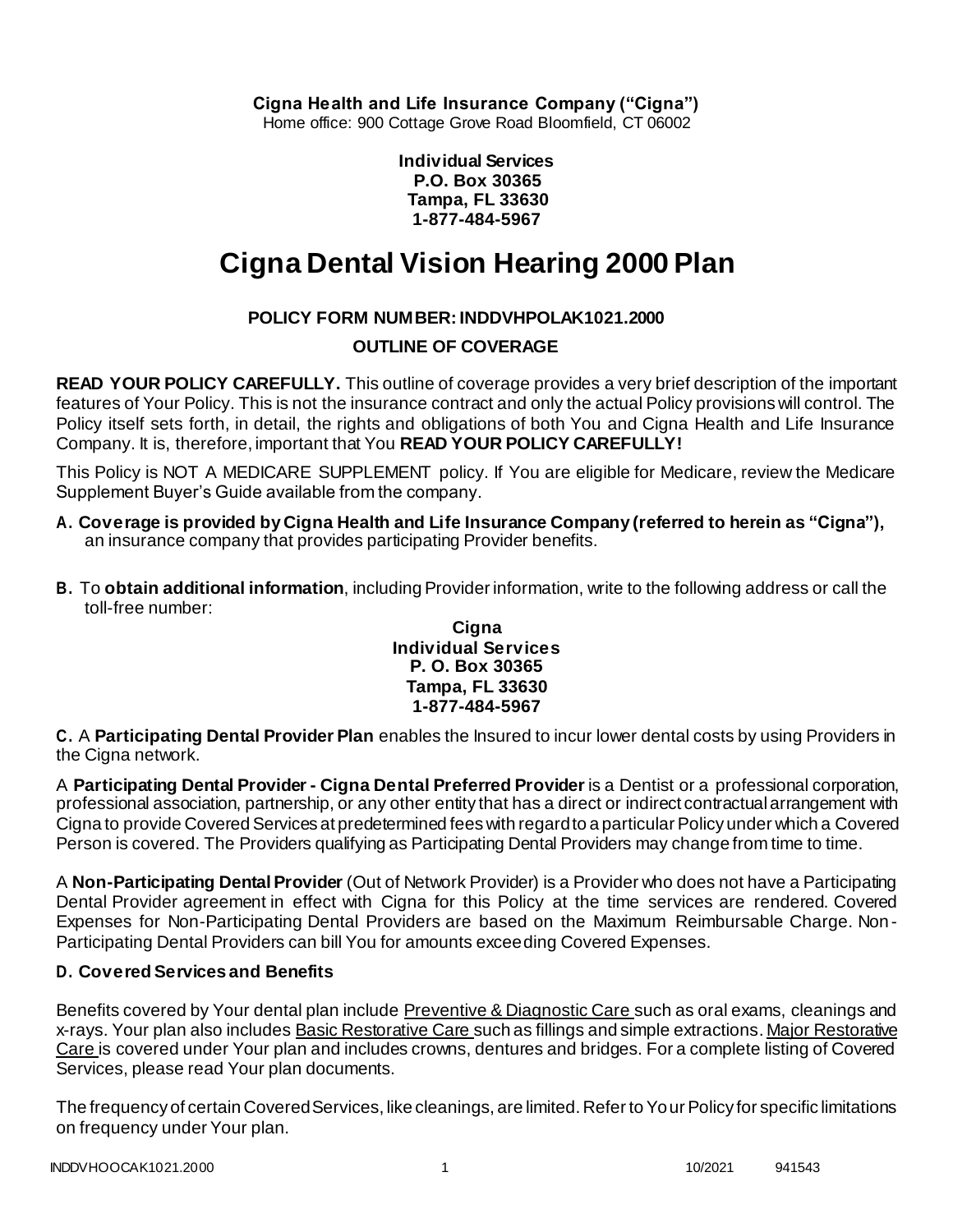# **Benefit Schedule**

The benefits outlined in the table below show the payment percentages for Covered Expenses **AFTER** any applicable Deductibles have been satisfied unless otherwise stated.

# **CIGNA DENTAL, VISION, AND HEARING INSURANCE** *The Schedule*

#### **For You and Your Dependents**

#### **The Schedule – Dental Benefits**

If You select a Participating Dental Provider, Your cost will be less than if You select a Non-Participating Dental Provider.

#### **Emergency Services**

The Benefit Percentage payable for Emergency Services charges made by a Non-Participating Dental Provider is the same Benefit Percentage as for Participating Dental Provider Charges. Dental Emergency services are required immediately to either alleviate pain or to treat the sudden onset of an acute dental condition. These are usually minor procedures performed in response to serious symptoms, which temporarily relieve significant pain, but do not effect a definitive cure, and which, if not rendered, will likely result in a more serious dental or medical complication.

#### **Dental Deductibles**

Dental Deductibles are expenses to be paid by You or Your Dependent. Dental Deductibles are in addition to any Coinsurance. Once the Dental Deductible maximum in The Schedule has been reached, You and Your family need not satisfy any further dental deductible for the rest of that year.

#### **Participating Dental Provider Payment**

Participating Dental Provider services are paid based on the Contracted Fee agreed upon by the Provider and Cigna.

#### **Non-Participating Dental Provider Payment**

Non-Participating Provider services are paid based on the Maximum Reimbursable Charge. For this plan, the Maximum Reimbursable Charge is calculated at the 80th percentile of all provider charges in the geographic area. The covered person is responsible for the balance of the provider's actual charge.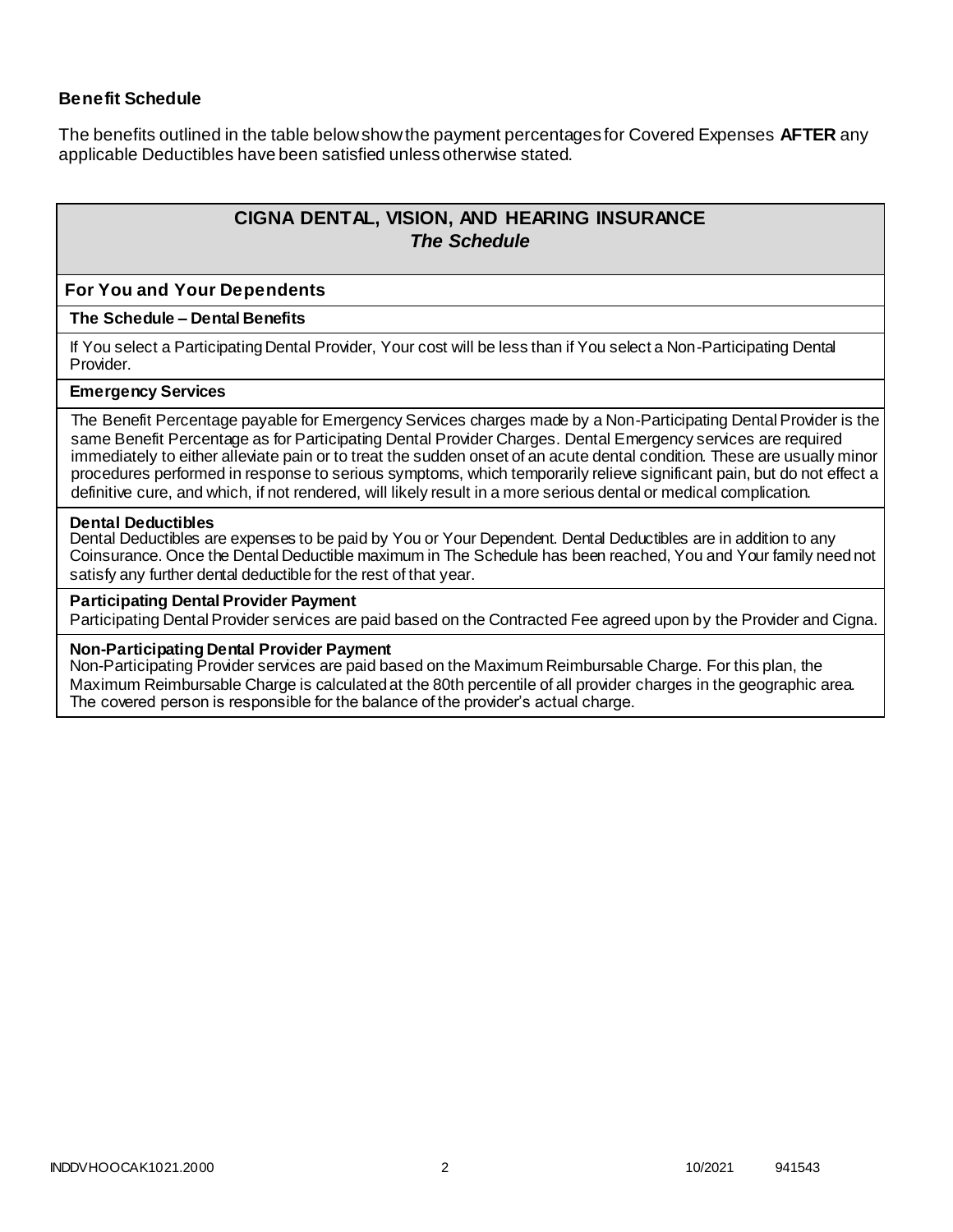| DENTAL BENEFIT HIGHLIGHTS                                                                                                                                                                                                                                                 |                                                  |
|---------------------------------------------------------------------------------------------------------------------------------------------------------------------------------------------------------------------------------------------------------------------------|--------------------------------------------------|
| Classes I, II, III<br><b>Calendar Year Maximum</b>                                                                                                                                                                                                                        | \$1,500 per person                               |
| <b>Calendar Year Dental Deductible</b><br>Individual                                                                                                                                                                                                                      | \$100 per person<br>Not Applicable to Class I    |
| Class I                                                                                                                                                                                                                                                                   | The Percentage of Covered Expenses the Plan Pays |
| Preventive Care<br>Oral Exams<br>Routine Cleanings<br>Routine X-rays<br>Non-Routine X-rays<br><b>Fluoride Application</b><br><b>Sealants</b><br>Space Maintainers (non-orthodontic)<br>Emergency Care to Relieve Pain                                                     | 100%                                             |
| Class II                                                                                                                                                                                                                                                                  | The Percentage of Covered Expenses the Plan Pays |
| <b>Basic Restorative</b><br>Fillings<br>Surgical Extraction of Impacted Teeth<br>Oral Surgery, Simple Extractions<br>Relines, Rebases, and Adjustments<br>Repairs - Bridges, Crowns, and Inlays<br>Repairs - Dentures                                                     | 70% after dental deductible                      |
| <b>Class III</b>                                                                                                                                                                                                                                                          | The Percentage of Covered Expenses the Plan Pays |
| <b>Major Restorative</b><br>Crowns / Inlays / Onlays<br>Root Canal Therapy / Endodontics<br><b>Minor Periodontics</b><br><b>Major Periodontics</b><br>Oral Surgery, All Except Simple Extractions<br>Prosthesis Over Implant<br>Anesthetics<br>Dentures<br><b>Bridges</b> | 50% after dental deductible                      |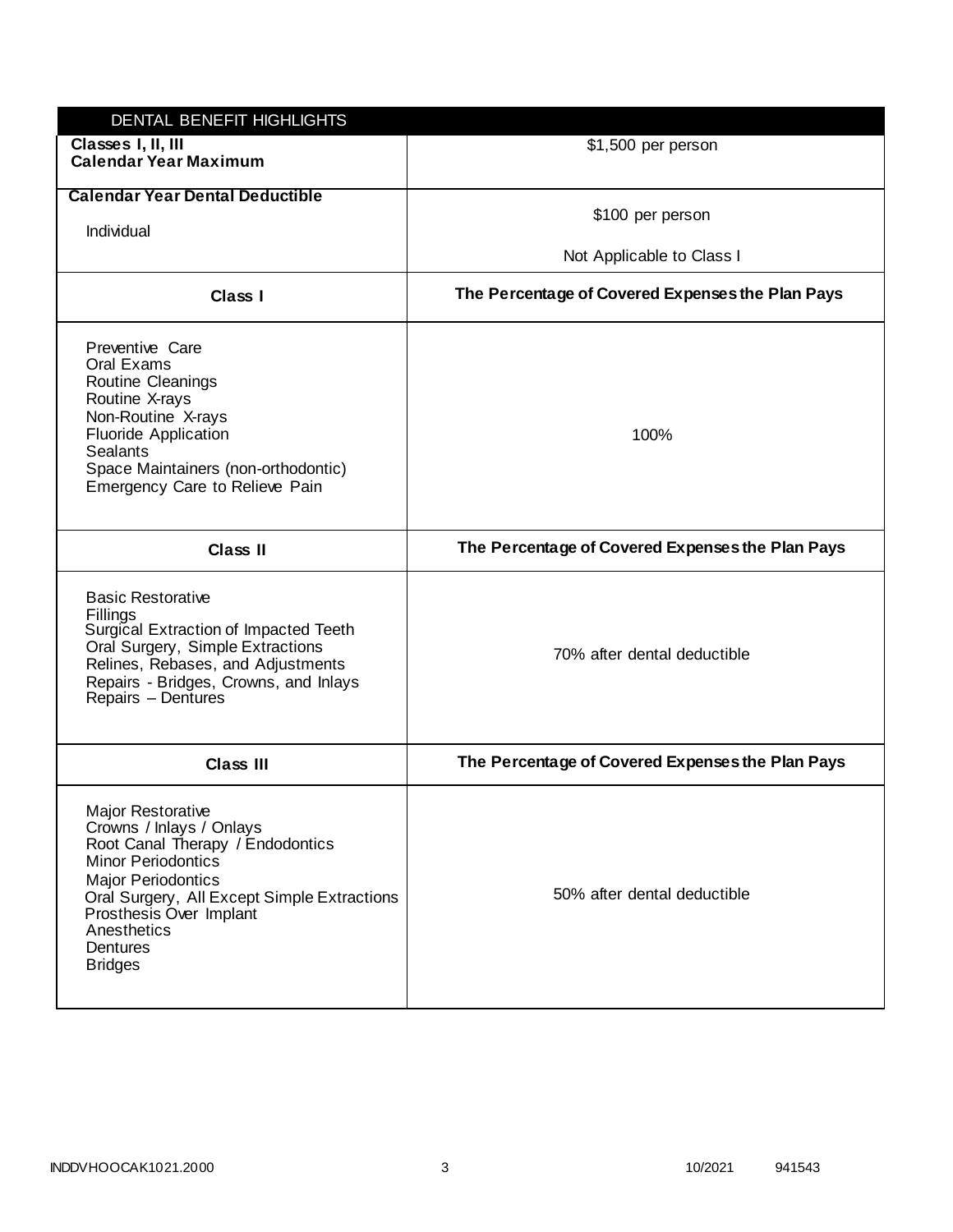| The Schedule - Vision Benefits                                                                  |                                                                                         |
|-------------------------------------------------------------------------------------------------|-----------------------------------------------------------------------------------------|
| <b>VISION BENEFIT HIGHLIGHTS</b>                                                                |                                                                                         |
| Eye Examinations, including refraction                                                          | The plan pays 50% of expenses, not to exceed a \$75 calendar<br>year maximum per person |
| Materials (corrective eyeglasses or contact<br>lenses, including fittings and follow-up visits) | \$200 calendar year maximum per person                                                  |

| The Schedule - Hearing Benefits                             |                                        |
|-------------------------------------------------------------|----------------------------------------|
| <b>HEARING BENEFIT HIGHLIGHTS</b>                           |                                        |
| <b>Hearing Examinations</b>                                 | \$50 calendar year maximum per person  |
| Materials (Hearing Aids, including fittings<br>and repairs) | \$500 calendar year maximum per person |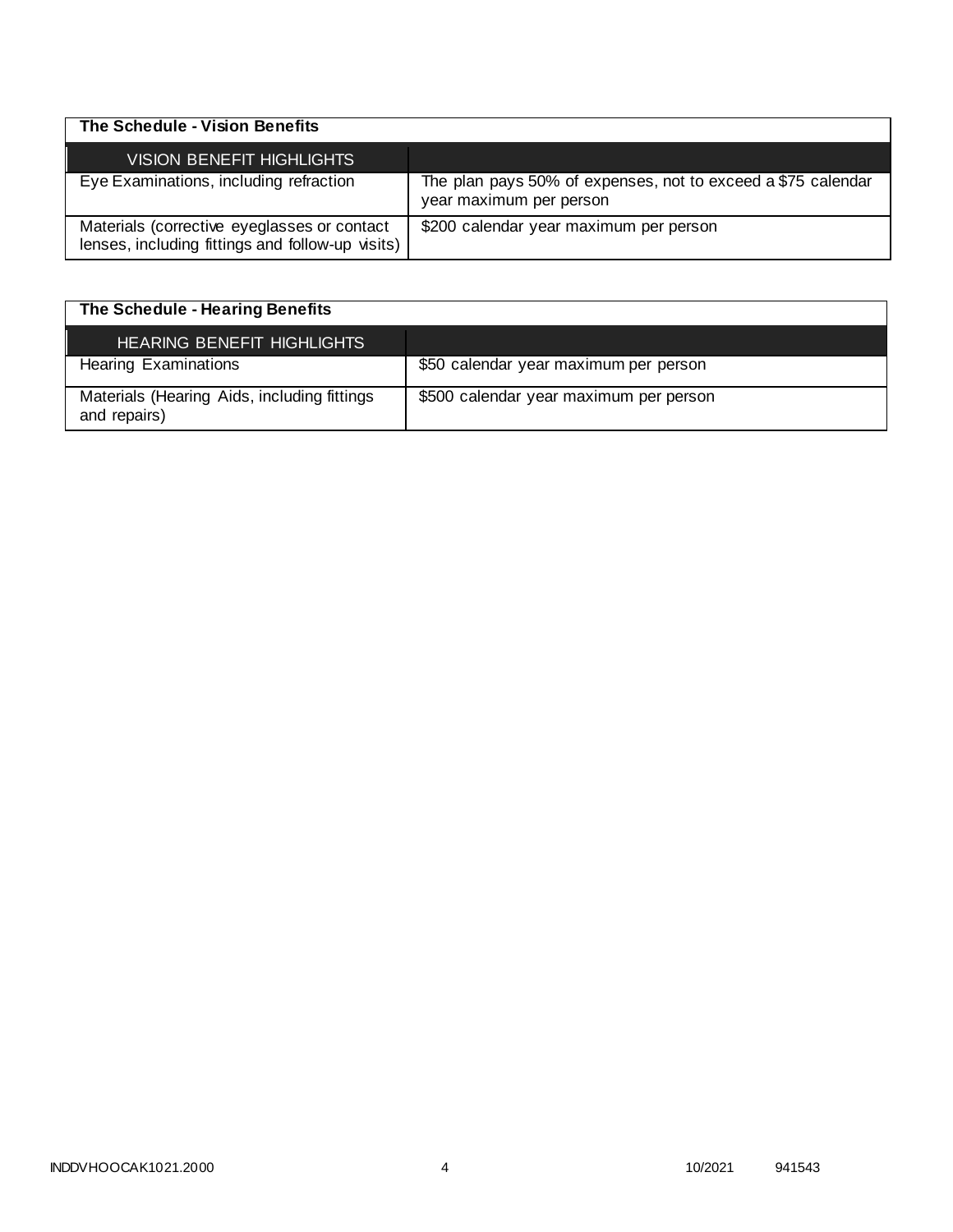# **Waiting Periods**

A Covered Person may access their dental, vision, and hearing benefit insurance once he or she has satisfied the following waiting periods:

- There is no waiting period for Class I or II dental benefits or for vision and hearing benefits.
- After 12 consecutive months of coverage dental benefits will increase to include the list of Class III procedures.

# **Missing Teeth Limitation**

There is no payment for replacement of teeth that are missing when a person first becomes insured. This payment limitation no longer applies after 24 months of continuous coverage.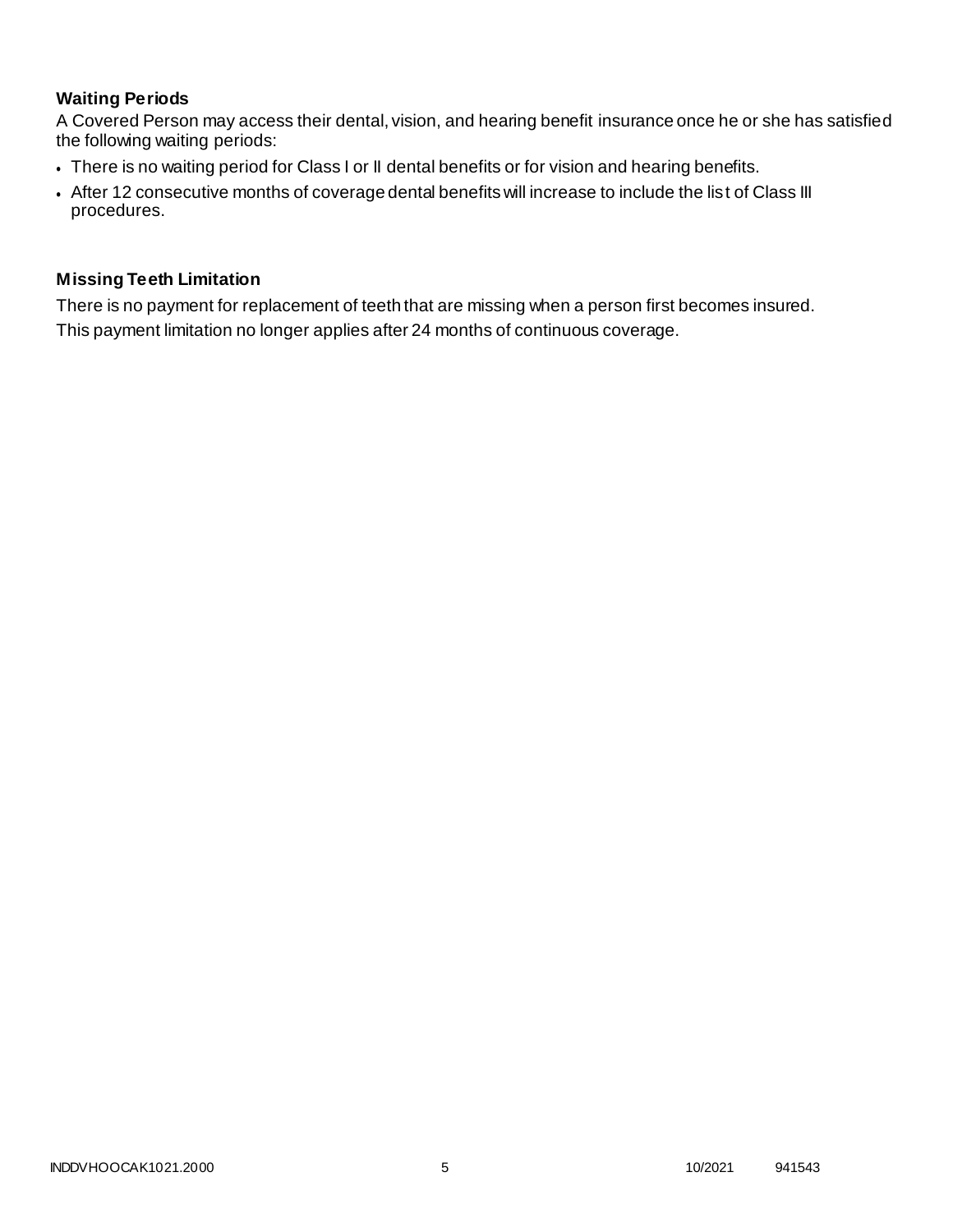# **E. Insured's Financial Responsibility**

The Insured is responsible for paying the monthly or quarterly premium on a timely basis. The Insured is also responsible to pay Providers for charges that are applied to the Deductibles, Coinsurance, and any amounts charged by Non-Participating Dental Providers in excess of the Maximum Reimbursable Charge. In addition, any charges for Medically Necessary and/or Dentally Necessary items that are excluded under the Policy are the responsibility of the Insured.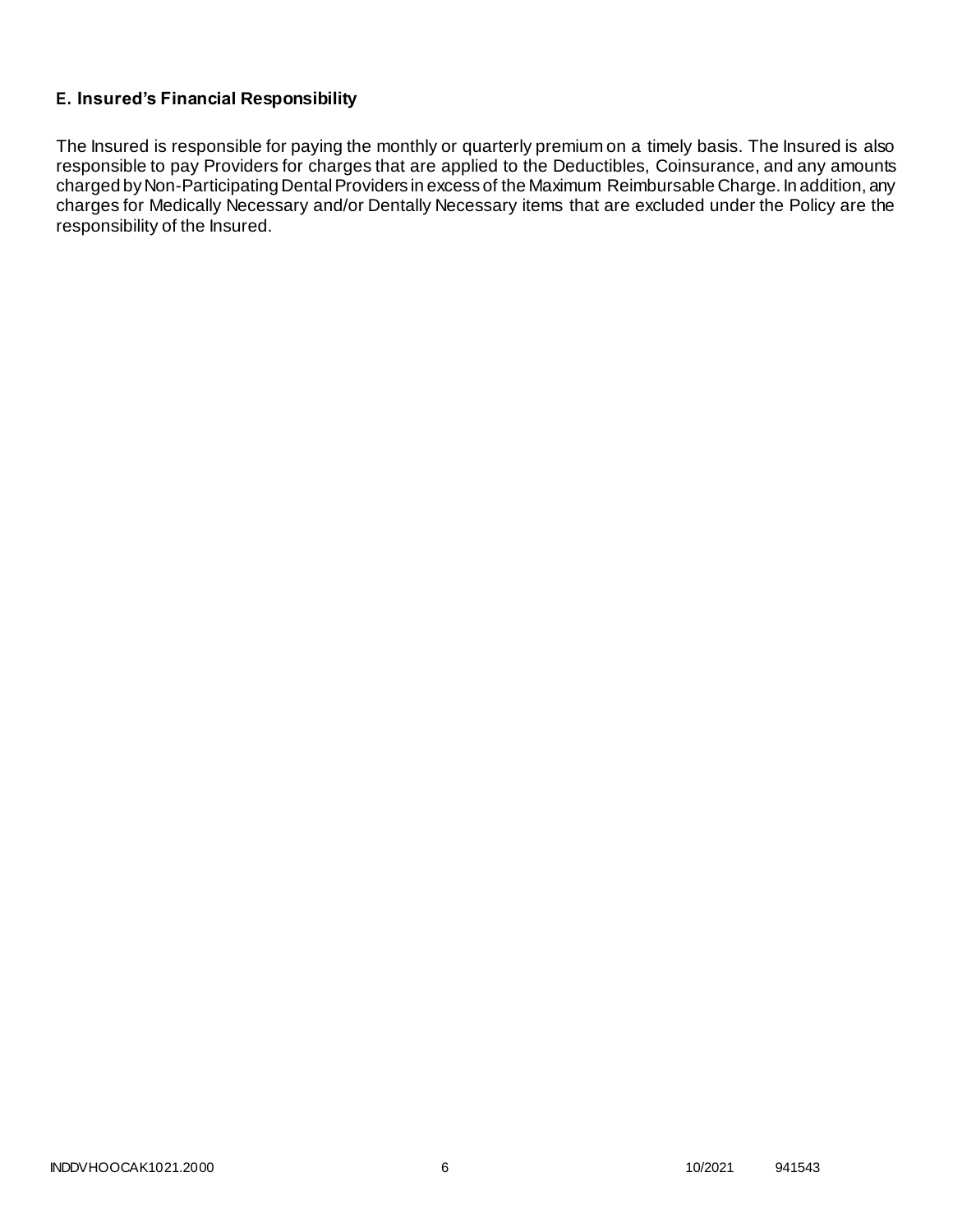# **F. Exclusions and Limitations: What Is Not Covered By This Policy**

# **Expenses Not Covered**

Covered Expenses will not include, and no payment will be made for:

- procedures which are not included in the list of Covered Dental Services, Covered Vision Services, or Covered Hearing Services;
- cone beam imaging;
- $\bullet$  instruction for plaque control, oral hygiene and diet;
- core build-ups;
- veneers:
- precious or semi-precious metals for crowns, bridges andabutments;
- restoration of teeth which have been damaged by erosion, attrition or abrasion;
- bite registrations; precision or semi-precision attachments; or splinting;
- implants or implant related services;
- orthodontic treatment, except for the treatment of cleft lip and cleft palate;
- general anesthesia or intravenous sedation, when used for the purposes of anxiety control or patient management is not covered; may be considered only when medically or dentally necessary and when in conjunction with covered complex oral surgery;
- athletic mouth guards;
- services performed solely for cosmetic reasons;
- personalization or decoration of any dental device or dental work;
- replacement of an appliance per benefit quidelines;
- services that are medical in nature;
- services and supplies received from a hospital;
- prescription drugs;
- plano lenses;
- VDT (video display terminal)/computer eyeglass benefit;
- medical or surgical treatment of the eyes;
- any type of corrective vision surgery, including LASIK surgery, radial ketatonomy (RK), automated lamellar keratoplasty (ALK), or conductive keratoplasty(CK);
- Orthoptic or vision training and any associated supplemental testing;
- any eye examination, or any corrective eyewear, required by an employer as a condition of employment;
- safety eyewear;
- sub-normal vision aids or non-prescriptionlenses;
- Magnification or low vision aids not shown as covered in the Schedule of Vision Coverage;
- Assistive Listening Devices (ALDs);
- medical and/or surgical treatment of the internal or external structures of the ear, including but not limited to Cochlear implants;
- Hearing Aids not prescribed by a Licensed Hearing Care Professional;
- ear protective devices or plugs;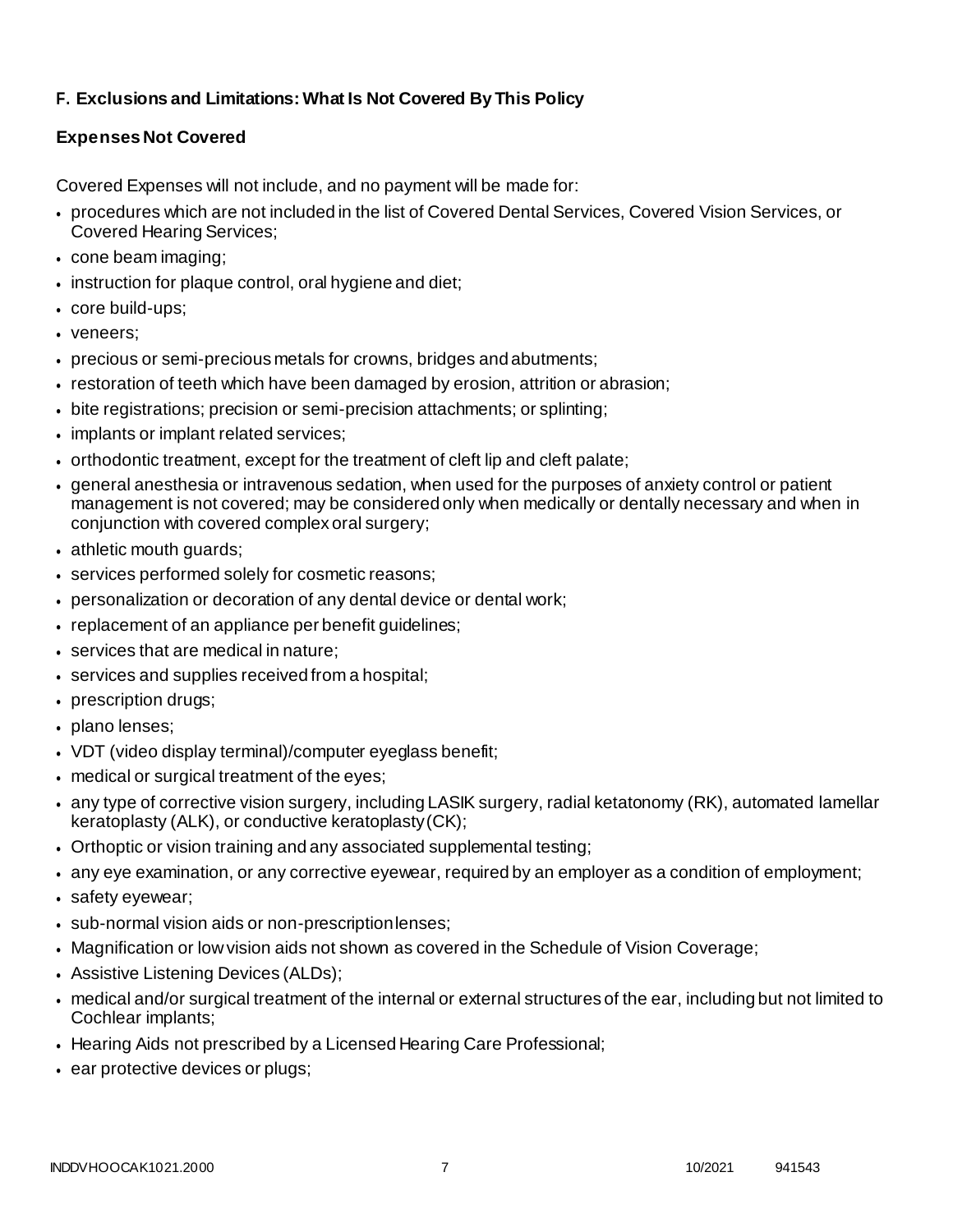- Hearing Aids maintenance/service contracts, ear molds and other miscellaneous repairs;
- Hearing Aids purchased online or over the counter (OTC);or
- Disposable Hearing Aids.

# **General Limitations**

No payment will be made for expenses incurred for You or any one of Your Dependents:

- For services not specifically listed as Covered Services in this Policy;
- For services or supplies that are not Medically Necessary;
- For services received before the Effective Date of coverage;
- For services received after coverage under this Policy ends;
- For services for which You have no legal obligation to pay or for which no charge would be made if You did not have insurance coverage;
- For Professional services or supplies received or purchased directly or on Your behalf by anyone, including a Provider, from any of the following:
	- Yourself or Youremployer;
	- a person who lives in the Covered Person's home, or that person's employer;
	- a person who is related to the Covered Person by blood, marriage or adoption, or that person's employer.
- for or in connection with an Injury arising out of, or in the course of, any employment for wage or profit;
- for or in connection with a Sickness which is covered under any workers' compensation or similar law;
- for charges made by a Hospital owned or operated by or which provides care or performs services for, the United States Government, if such charges are directly related to a condition which occurred while serving in the military or an associated auxiliary unit;
- services or supplies received due to an act of war, declared or undeclared while serving in the military or an associated auxiliary unit;
- to the extent that payment is unlawful where the person resides when the expenses are incurred;
- for charges which the person is not legally required to pay;
- for charges which would not have been made if the person had no insurance;
- to the extent that billed charges exceed the rate of reimbursement as described in the Schedule;
- for charges for unnecessary care, treatment or surgery;
- to the extent that You or any of Your Dependents is in any way paid or entitled to payment for those expenses by or through a public program, other than Medicaid;
- for or in connection with experimental procedures or treatment methods not approved by the American Dental Association or the appropriate dental specialty society;
- Procedures that are a covered expense under any other plan which provides dental, vision, or hearing benefits;
- To the extent that benefits are paid or payable for those expenses under the mandatory part of any auto insurance policy written to comply with a "no-fault" insurance law or an uninsured motorist insurance law. Cigna will take into account any adjustment option chosen under such part by You or any one of Your Dependents.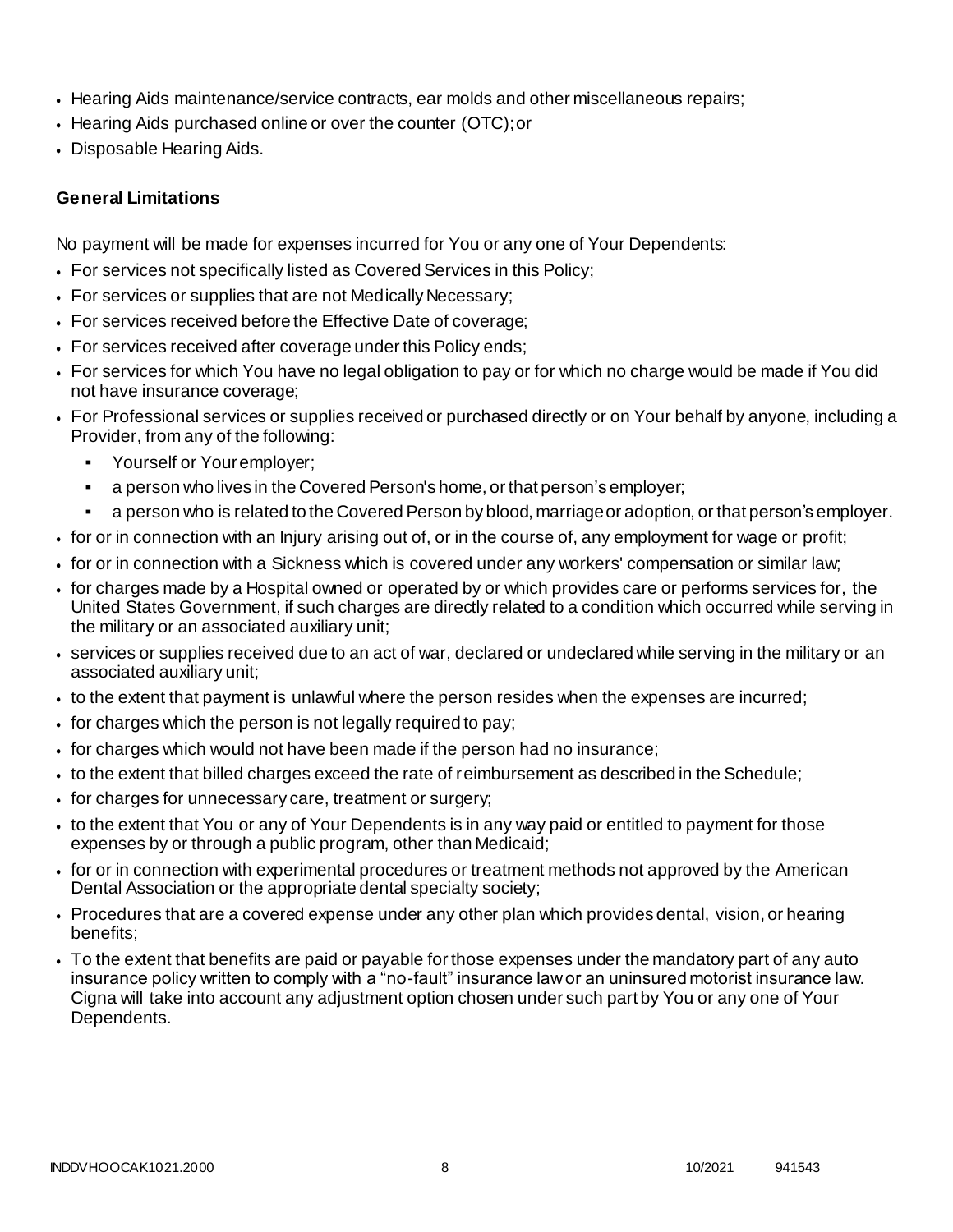# **G. Predetermination of Dental Benefits Program**

Predetermination of Benefits is a voluntary review of a Dentist's proposed treatment plan and expected charges. It is not preauthorization of service and is not required.

The treatment plan should include supporting pre-operative x-rays and other diagnostic materials as requested by Cigna's dental consultant. If there is a change in the treatment plan, a revised plan should be submitted.

Cigna will determine covered dental expenses for the proposed treatment plan. If there is no Predetermination of Benefits, Cigna will determine covered dental expenses when it receives a claim.

Review of proposed treatment is advised whenever extensive dental work is recommended when charges exceed **\$500**.

Predetermination of Benefits is not a guarantee of a set payment. Payment is based on the services that are actually delivered and the coverage in force at the time services are completed.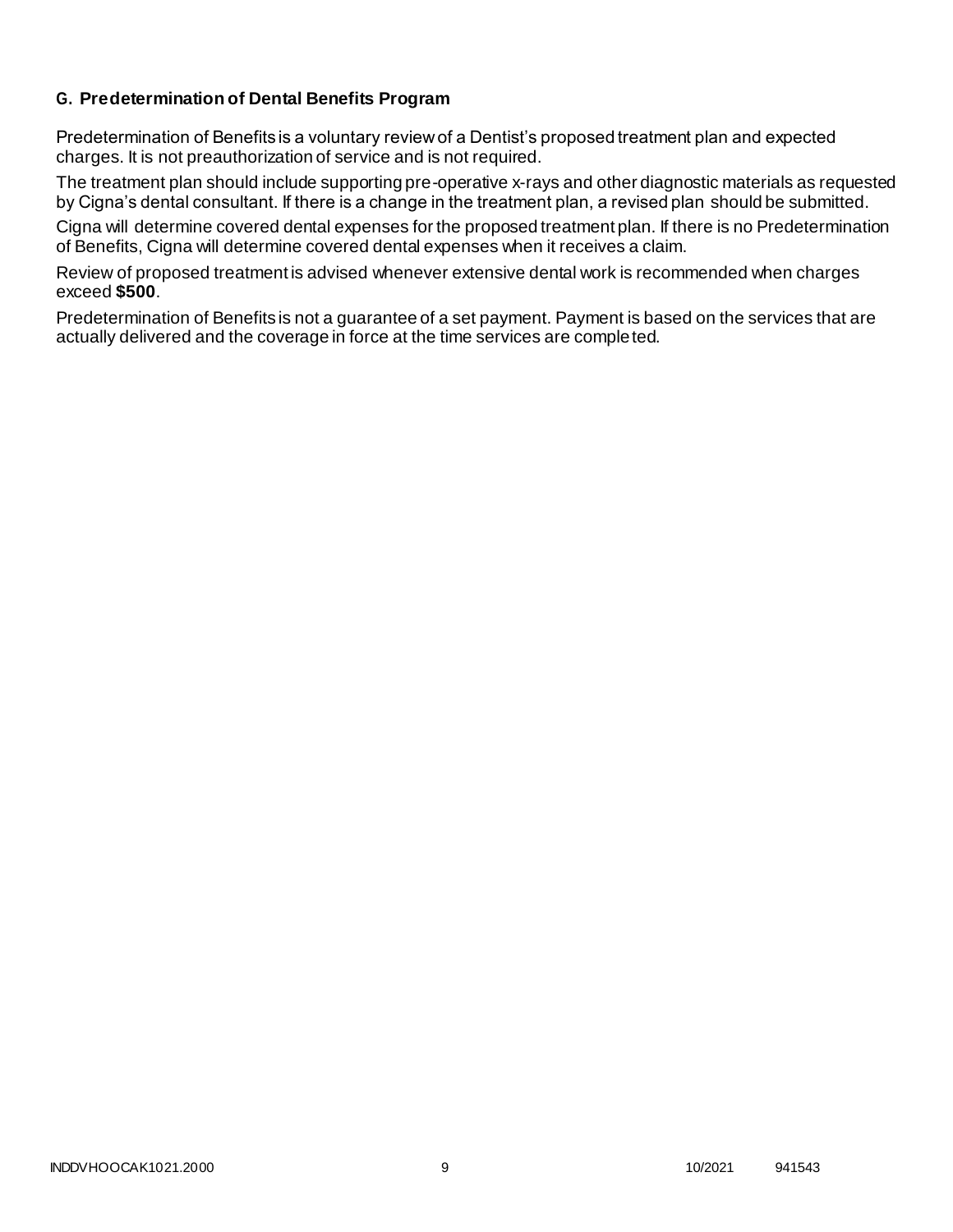# **H. General Provisions**

# **WHEN YOU HAVE A COMPLAINT OR AN APPEAL**

For the purposes of this section, any reference to "You," "Your" or "Yourself" also refers to a representative or Provider designated by You to act on Your behalf, unless otherwise noted.

We want You to be completely satisfied with the care You receive. That is why We have established a process for addressing Your concerns and solving Your problems.

### **Start with Member Services**

We are here to listen and help. If You have a concern regarding a person, a service, the quality of care, or contractual benefits, You can call Our toll-free number and explain Your concern to one of Our Customer Service representatives. You can also express that concern in writing. Please call or write to Us at the following:

Customer Services Toll-Free Number or address on mycigna.com, explanation of benefits or claim form

We will do Our best to resolve the matter on Your initial contact. If We need more time to review or investigate Your concern, We will get back to You as soon as possible, but in any case within 30 days. If You are not satisfied with the results of a coverage decision, You can start the appeals procedure.

### **Appeals Procedure**

Cigna has a two step appeals procedure for coverage decisions. To initiate an appeal, You must submit a request for an appeal in writing within 365 days of receipt of a denial notice. You should state the reason why You feel Your appeal should be approved and include any information supporting Your appeal. If You are unable or choose not to write, You may ask to register Your appeal by telephone. Call or write to Us at the toll-free number or address on Your Benefit Identification card, explanation of benefits or claim form.

### **Level One Appeal**

Your appeal will be reviewed and the decision made by someone not involved in the initial decision. Appeals involving Medical Necessity or clinical appropriateness will be considered by a health care professional.

For level one appeals, We will respond in writing with a decision within 30 calendar days after We receive an appeal for a postservice coverage determination. If more time or information is needed to make the determination, We will notify You in writing to request an extension of up to 15 calendar days and to specify any additional information needed to complete the review.

If You are not satisfied with Our level-one appeal decision, You may request a level-two appeal.

### **Level Two Appeal**

If You are dissatisfied with Our level one appeal decision, You may request a second review. To start a level two appeal, follow the same process required for a level one appeal.

Most requests for a second review will be conducted by the Appeals Committee, which consists of at least three people. Anyone involved in the prior decision may not vote on the Committee. For appeals involving Medical Necessity or clinical appropriateness, the Committee will consult with at least one Dentist reviewer in the same or similar specialty as the care under consideration. You may present Your situation to the Committee in person or by conference call.

INDDVHOOCAK1021.2000 10 10/2021 941543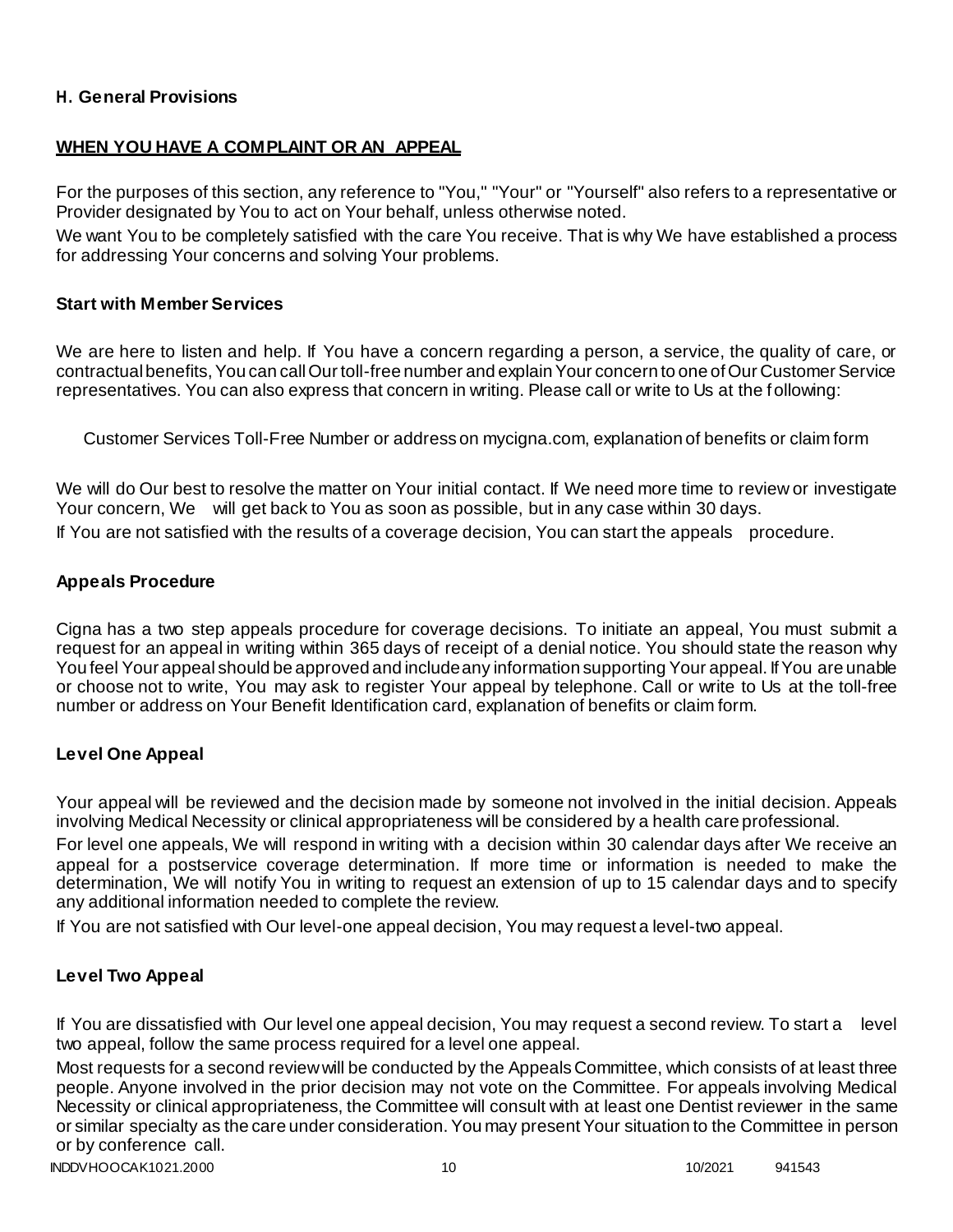For level two appeals We will acknowledge in writing that We have received Your request and schedule a Committee review. For postservice claims, the Committee review will be completed within 30 calendar days. If more time or information is needed to make the determination, We will notify You in writing to request an extension of up to 15 calendar days and to specify any additional information needed by the Committee to complete the review. You will be notified in writing of the Committee's decision within five working days after the Committee meeting, and within the Committee review time frames above if the Committee does not approve the requested coverage.

# **Notice of Benefit Determination on Appeal**

Every notice of an appeal decision will be provided in writing or electronically and, if an adverse determination, will include:

- (1) the specific reason or reasons for the denial decision;
- (2) reference to the specific Policy provisions on which the decision is based;
- (3) a statement that the claimant is entitled to receive, upon request and free of charge, reasonable access to and copies of all documents, records, and other Relevant Information as defined;
- (4) upon request and free of charge, a copy of any internal rule, guideline, protocol or other similar criterion that was relied upon in making the adverse determination regarding Your appeal, and an explanation of the scientific or clinical judgment for a determination that is based on a medical necessity, experimental treatment or other similar exclusion or limit.

### **Relevant Information**

Relevant Information is any document, record, or other information which was relied upon in making the benefit determination; was submitted, considered, or generated in the course of making the benefit determination, without regard to whether such document, record, or other information was relied upon in making the benefit determination; demonstrates compliance with the administrative processes and safeguards required by federal law in making the benefit determination; or constitutes a statement of policy or guidance with respect to the plan concerning the denied treatment option or benefit or the claimant's diagnosis, without regard to whether such advice or statement was relied upon in making the benefit determination.

### **External Review**

Once the internal appeals process has been exhausted, You have the right to request an external review within 180 days after receipt of Our adverse decision or coverage denial with an Independent Review Organization (an entity that conducts independent external reviews of adverse determinations) approved by the Alaska Commissioner of Insurance. The request for an external review must be in writing and should include all necessary information and documents pertaining to the adverse decision. As part of the request for an external review, You must provide written consent authorizing the Alaska Commissioner of Insurance to obtain all necessary medical records from both Us and any health care provider used for review purposes regarding the decision to deny, limit, reduce or terminate coverage. All medical records used in the external review process will be held in confidence.

### **Expedited Review**

An expedited review will be made available, when a non-expedited review would seriously jeopardize the life or health of an insured or jeopardize the insured's ability to regain maximum function. A request for an expedited review may be submitted orally or in writing.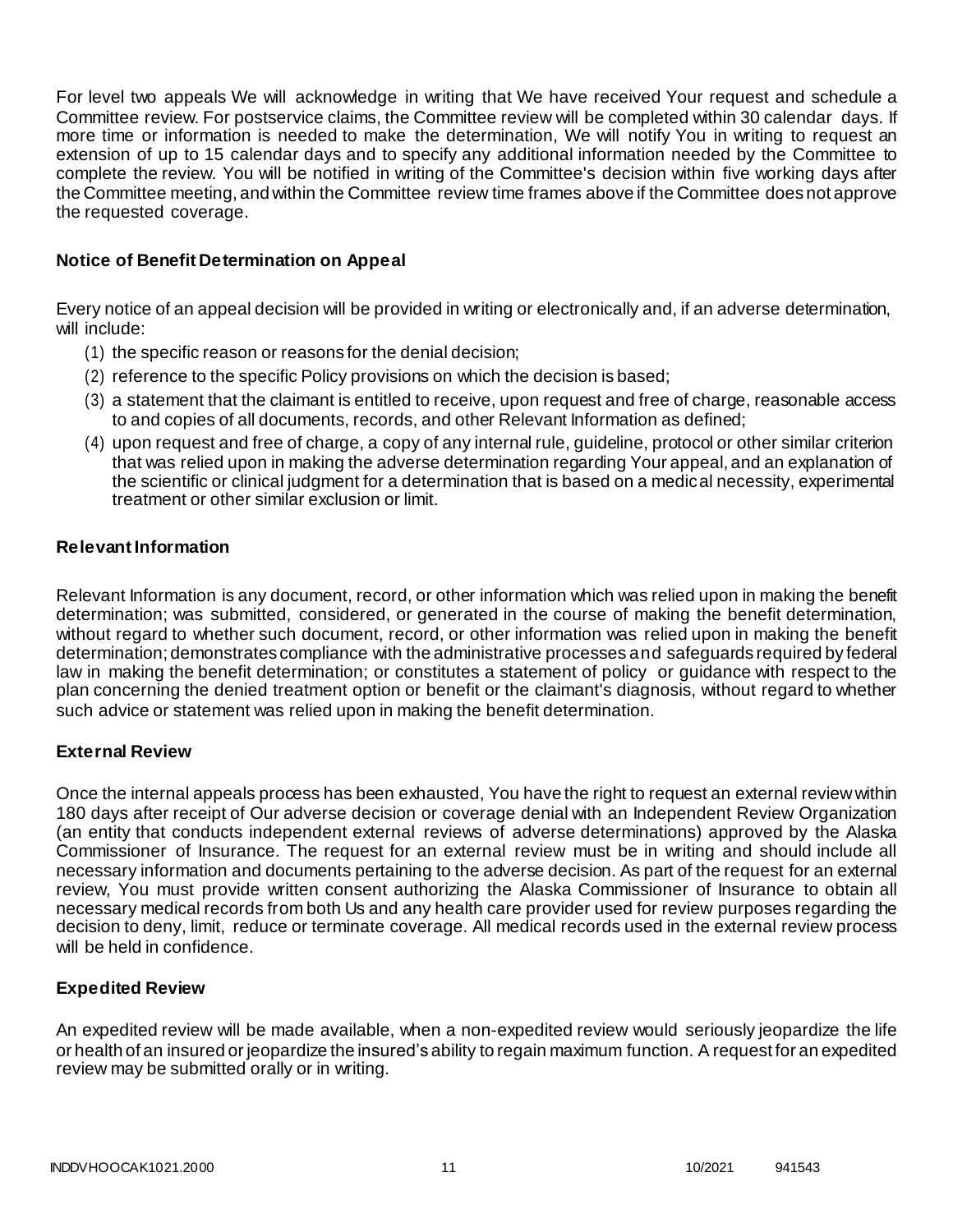In an expedited review, a decision will be made and the insured will be notified as expeditiously as their medical condition requires, but in no event more than 72 hours after the review is commenced.

# **Dispute Resolution**

All complaints or disputes relating to coverage under this Policy must be resolved in accordance with Our complaint and adverse determination appeal procedures. Complaints and adverse determination appeals may be reported by telephone or in writing. All complaints and adverse determination appeals received by Us that cannot be resolved by telephone conversation (when appropriate) to the mutual satisfaction of both the Insured Person and Us will be acknowledged in writing, along with a description of howWe propose to resolve the grievance.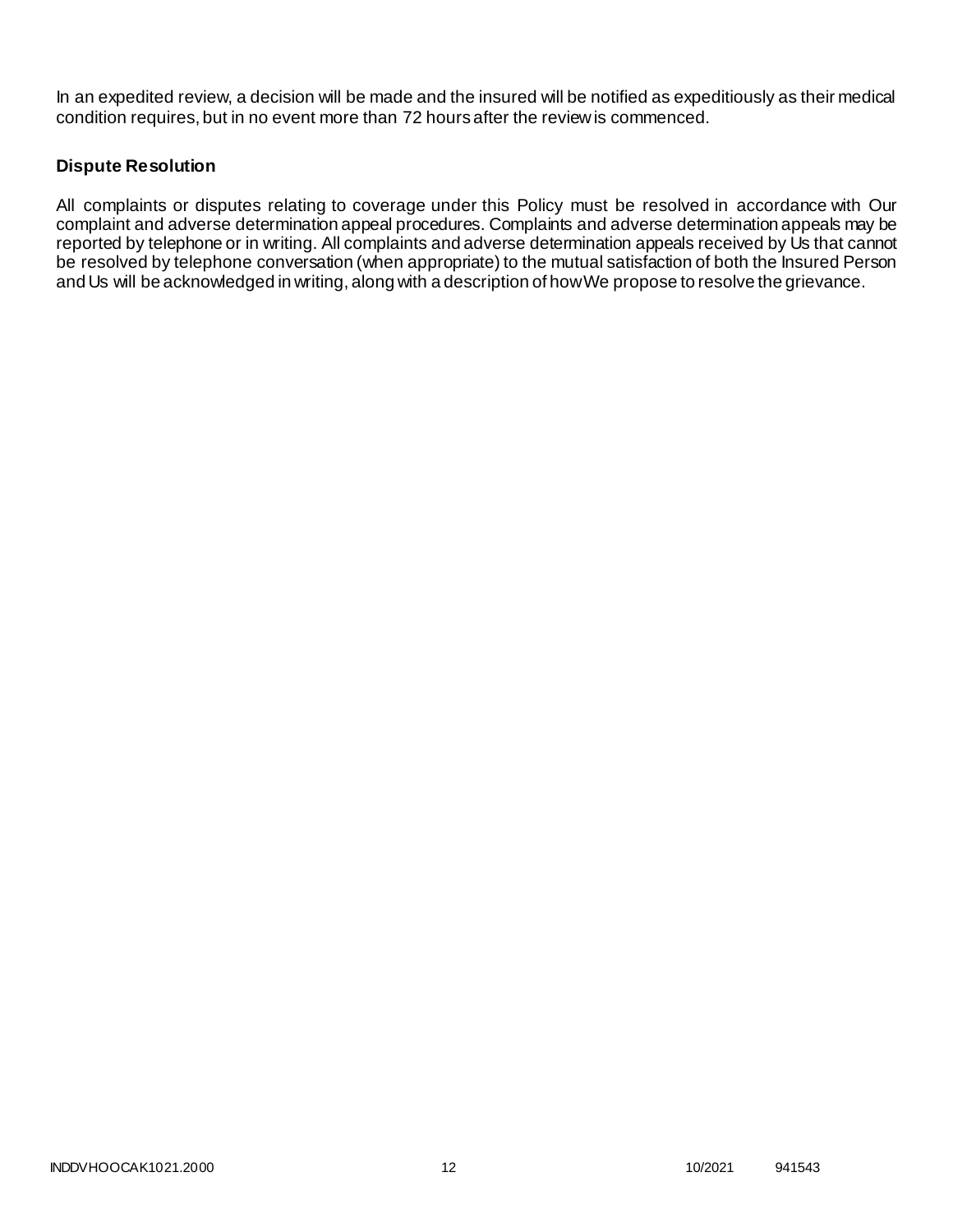# **I. Participating Dental Providers**

Cigna will provide a current list of Dentists currently participating with Cigna and their locations to each Covered Person upon request.

To verify if a Dentist is currently participating with Cigna and is accepting new Cigna Insureds, the Covered Person should visit Our website at mycigna.com.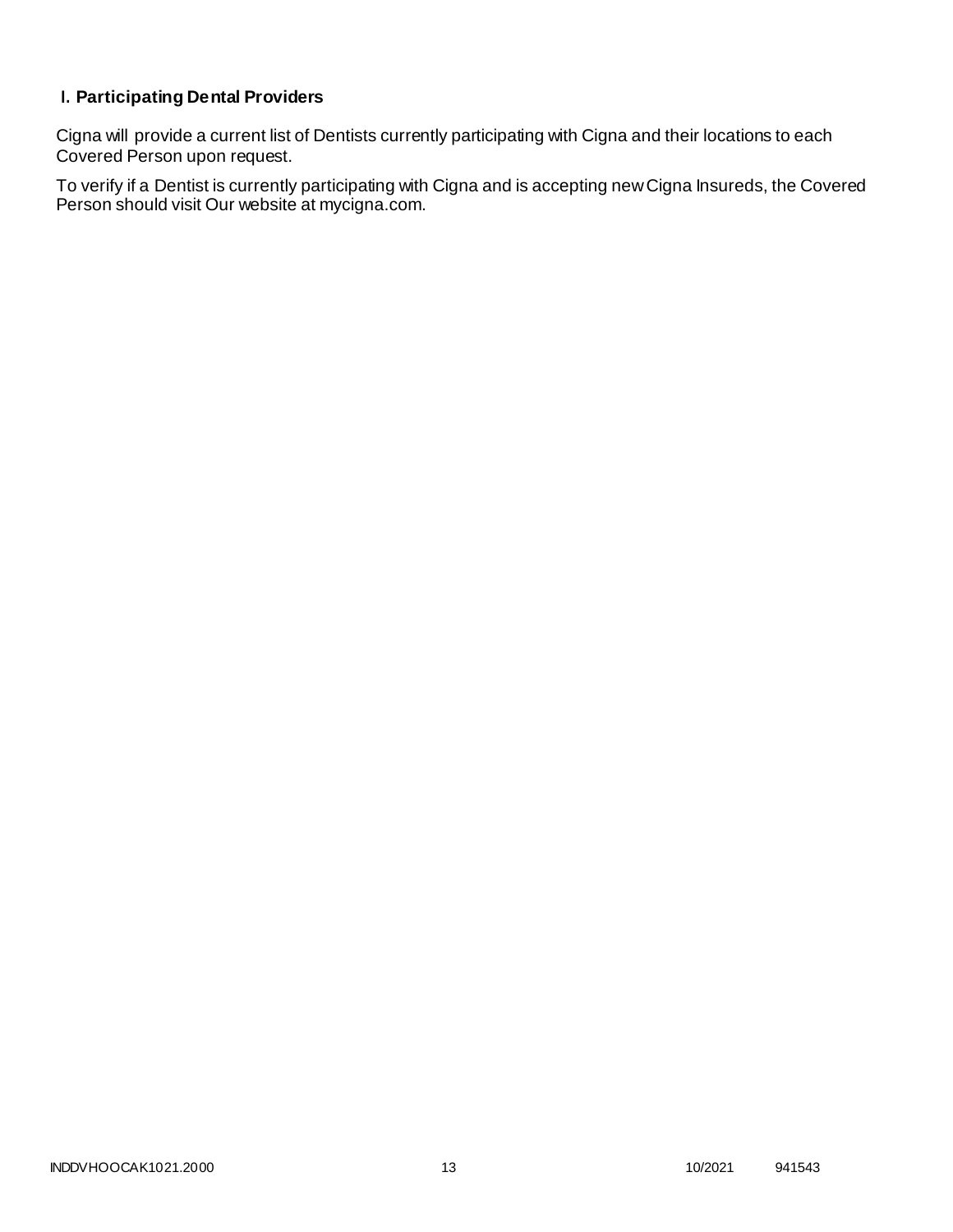# **J. Renewability, Eligibility, and Continuation**

1. The Policy will renew except for the specific events stated in the Policy. Cigna may change the premiums of the Policy with 60 days written notice to the Insured. However, Cigna will not refuse to renew or change the premium schedule for the Policy on an individual basis, but only for all Insureds in the same class and covered under the same Policy as You.

2. The individual plan is designed for residents of Alaska who are not enrolled under or covered by any other group or individual health coverage. You must notify Cigna of all changes that may affect any Co vered Person's eligibility under the Policy.

3. You or Your Dependent(s) will become ineligible for coverage:

- When premiums are not paid according to the due dates and grace periods described in the premium section.
- With respect to Your Spouse, Domestic Partner, or partner to a Civil Union: when the Spouse is no longer married to the Insured or when the union is dissolved.
- With respect to You and Your Family Member(s): when You no longer meet the requirements listed in the Conditions of Eligibility section.
- The date the Policy terminates.
- When the Insured no longer lives in the Service Area.

4. If a Covered Person's eligibility under this Plan would terminate due to the Insured's death, divorce or if other Dependents would become ineligible due to age or no longer qualify as dependents for coverage under this Plan; except for the Insured's failure to pay premium, the Covered Person's insurance will be continued if the Covered Person exercising the continuation right notifies Cigna and pays the appro priate monthly premium within 60 days following the date this Policy would otherwise terminate. Any waiting periods in the newPlan will be considered as being met to the extent coverage was in force under thisPlan.